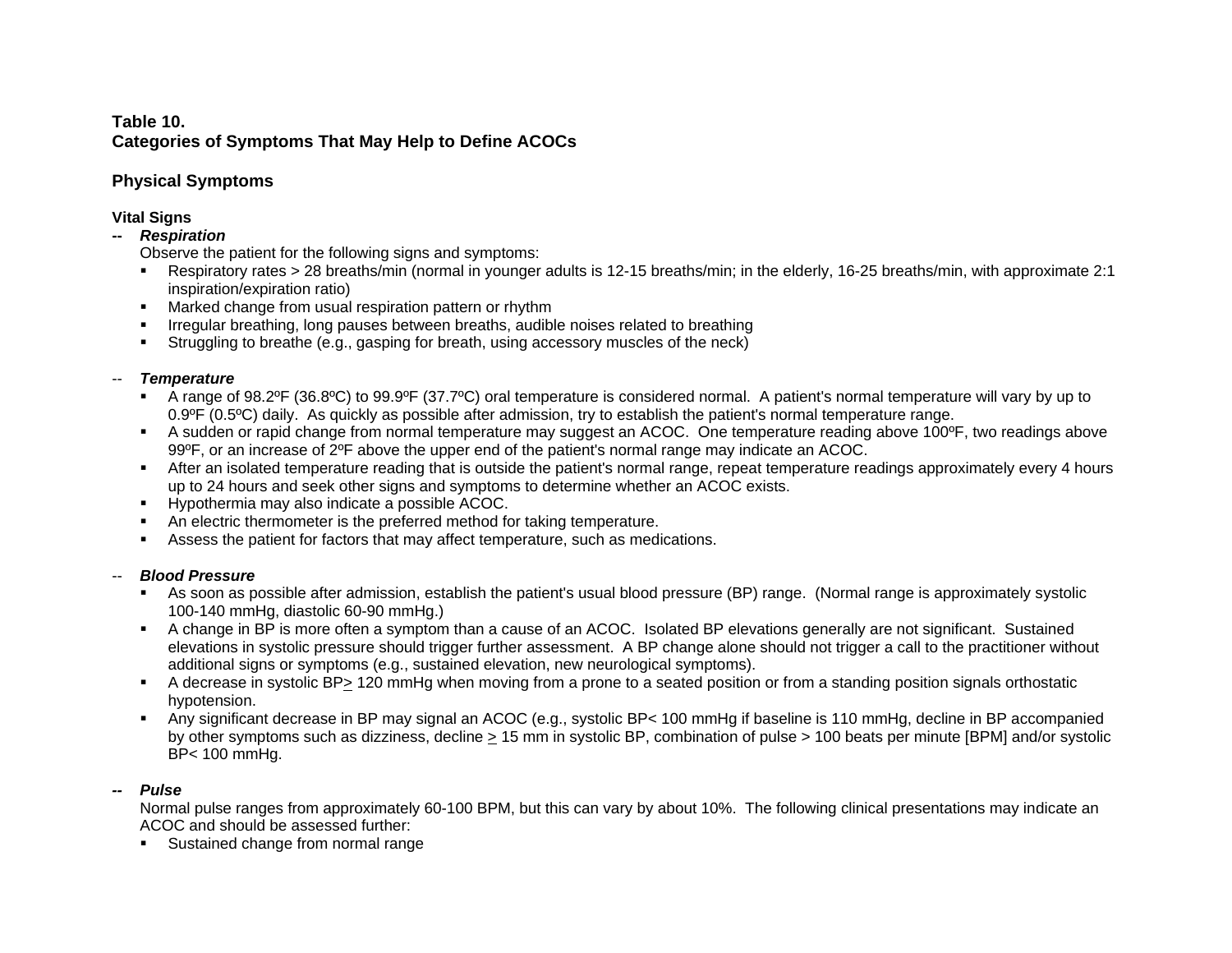## **Table 10 continued (Page 2 of 3)**

- Change in usual pulse rhythm or regularity
- $Pulse > 120$  BPM or  $< 50$ BPM
- Pulse > 100 BPM combined with other symptoms (e.g., palpitations, dyspnea, or dizziness)

#### -- *Pain*

The following may indicate an ACOC and should be assessed further:

- Pain worsening in severity, intensity, or duration, and/or occurring in a new location
- New onset of pain associated with trauma
- New onset of pain greater than 4 on a 10-point scale (for more information about pain scales, please refer to AMDA's clinical practice guideline Pain Management in the Long-Term Care Setting)

#### **--** *Weight/Eating Patterns*

- An abrupt change in appetite may indicate an ACOC before a significant change in weight occurs.
- Rate of weight gain or loss may be a more important indicator of a possible ACOC than amount of weight gain or loss.
- A change in intake patterns (e.g., consuming <75% of all meals in 24 hours or <25% of any one meal) should trigger additional evaluation for a possible ACOC.
- **In documentation of intake, identify both solid and liquid intake in as much detail as possible.**
- Evaluate signs and symptoms that may suggest fluid imbalance (e.g., edema or change in edema).
	- $\circ$  Acute, rapid weight gain may indicate an ACOC that is accompanied by fluid accumulations (e.g., acute CHF).
	- o Acute, rapid weight loss over several days should trigger concern about a hydration emergency. (For more information about fluid imbalance, please refer to AMDA's 2001 clinical practice guideline Dehydration and Fluid Maintenance.)

### **--** *Level of Consciousness*

- **EXECTE Level of consciousness (LOC) should be distinguished from aspects of cognition such as orientation and memory.**
- **Levels of consciousness are alert, drowsy/lethargic, stuporous, and comatose.**
- The following may indicate an ACOC and should be assessed further:
	- o Frequent fluctuations in LOC
	- $\circ$  A reduction of one level or more in LOC (e.g., from alert to lethargic, or from lethargic to stuporous)
	- <sup>o</sup>Hypersomnolence (more sleepy than usual or sleepy for most of the day)

#### $We a kness$

- New onset of weakness or significant change from baseline may indicate an ACOC and should be assessed further.
- Classify weakness as generalized or localized and describe in detail.